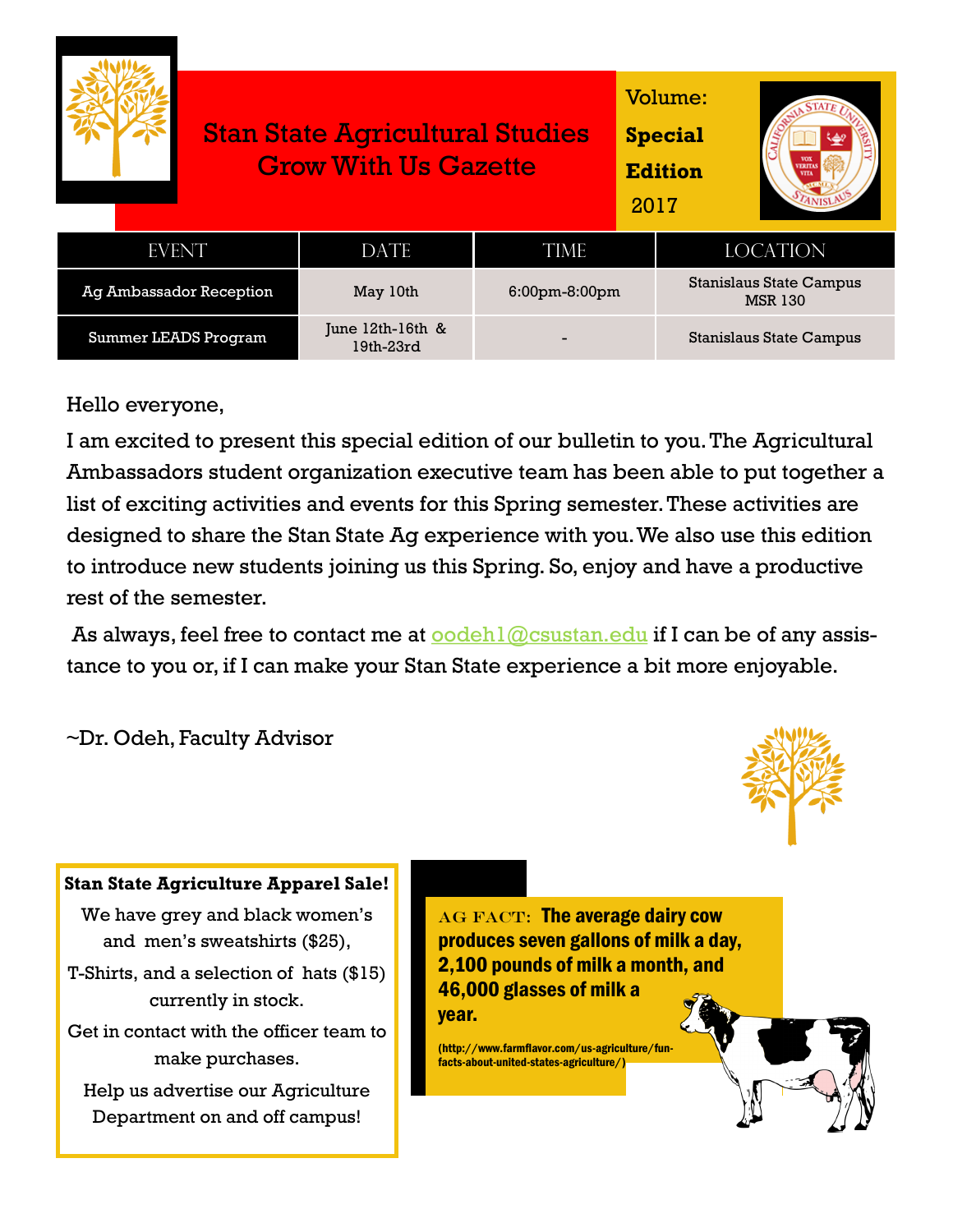## *From Your 2016-2017 Team*

#### Hello Ag Ambassadors!

 I am super excited for what this semester has in store! We as a club are at a pivotal point and now more than ever is YOUR participation necessary! Our department is growing so naturally our club is too. This semester, we are introducing new events and bringing back favorites like, CSA boxes, Stan Plant Sale, Aggie fieldtrip, National Ag Day and so much more. For the first time ever in our Ag. Department's history, we as a club are offering 1 club internship and 4 research assistant positions, meant to fulfill the graduation requirement and build practical experience! Swing by the office and get your application today!

Our new point system will allow us all to stay connected and receive benefits for being active in our wonderful club! We have many activities and events meant for you to rack up your points so I hope you join in! We will be putting together club events and events meant for professional development and networking! Come out and hang with me and the rest of the team! Be there or be square!

Raquel Gomez

Ag. Ambassador President

Dear Agriculture Ambassadors members and supporters:

The 2016-2017 Agriculture Ambassadors executive team is thrilled to offer you a fun filled semester of opportunities and activities. The Agricultural Studies Program provides growth and leadership opportunities for students through its Ag Ambassadors Club. As part of the Associated Students Incorporated, Ag Ambassadors take advantage of many leadership and professional development opportunities to organize, carry out and participate in a variety of skill building and community service activities and events throughout the year. They are an integral part of the Agricultural Studies Program.

We would like to invite you to join us on our journey to build a future and leave a legacy. We would also hope that each of you will gain valuable friendships along the way that you too can treasure for a lifetime! We have all found a deeply rooted passion for Agriculture and enjoy this opportunity to share it with all of you. There is so much our organization has to offer and it is just as diverse as the Agriculture industry itself. We hope that each of you take advantage of the opportunities ahead of you to gain experience and become a better leader, friend and team member. We look forward to seeing you all soon. If you ever have any questions feel free to contact an executive team member. Talk soon, and remember GO WARRIORS! ~The Ag Ambassadors Executive Team

**Raquel Gomez** President rgomez 15@csustan.edu

**Sarah Coble** Historian scoble@csustan.edu **Dustin Parson Vice President** dparson@csustan.edu

**Allyson Sousa** Historian asousa5@csustan.edu

**Sarah Baskins** Secretary sbaskins@csustan.edu

**2016-2017 Ag. Ambassadors Executive Team** 

**Tammy McGladrey** Officer Elect I tmcgladrey1@csustan.edu

**Zachary Hall** Treasurer zhall@csustan.edu

**Briana Lowry** Officer Elect II blowry@csustan.edu

Jose Medina III **Student Event Coordinator** jmedina27@csustan.edu

Dr. Oluwarotimi Odeh Advisor oodeh1@csustan.edu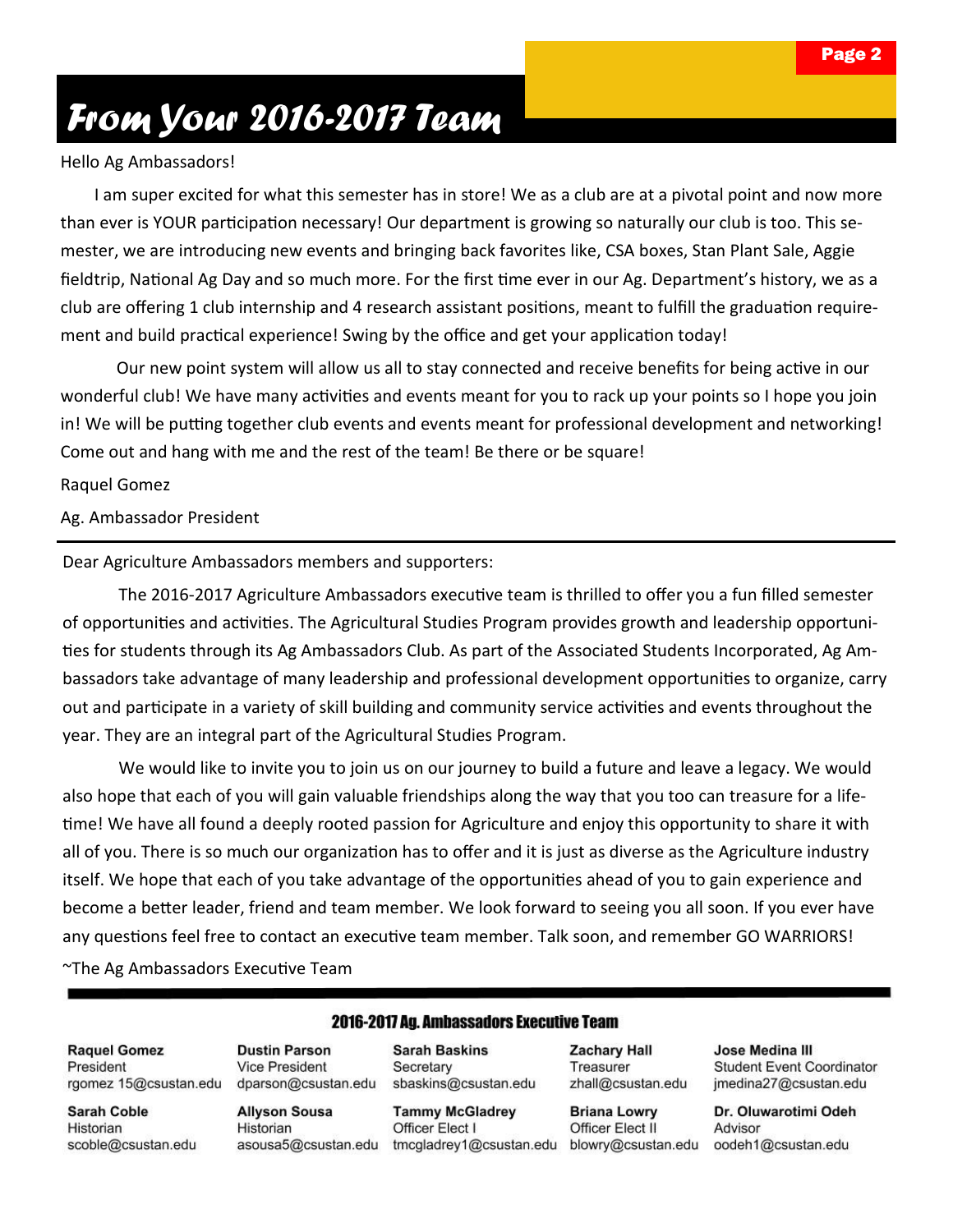### *Activity Pictures*







 $-\varpi\varpi\varpi\varpi\varpi\varpi\varpi\varpi$ 

The California State University, Stanislaus Agriculture Ambassadors can be found on a number of different popular social media outlets as well as the California State University, Stanislaus Agricultural Studies Department Website. To contact any of the Department Staff, be reminded of important dates and information or to stay connected with the activities, events and award recognitions associated with the Agricultural Ambassadors and its members, including picture, please visit us on the following:

#### **Instagram:** @csustanag

**Facebook:** CSU Stanislaus Agriculture Studies Program **Website:** https://www.csustan.edu/agriculture-studies **Remind101:** Text @csustanag to 81010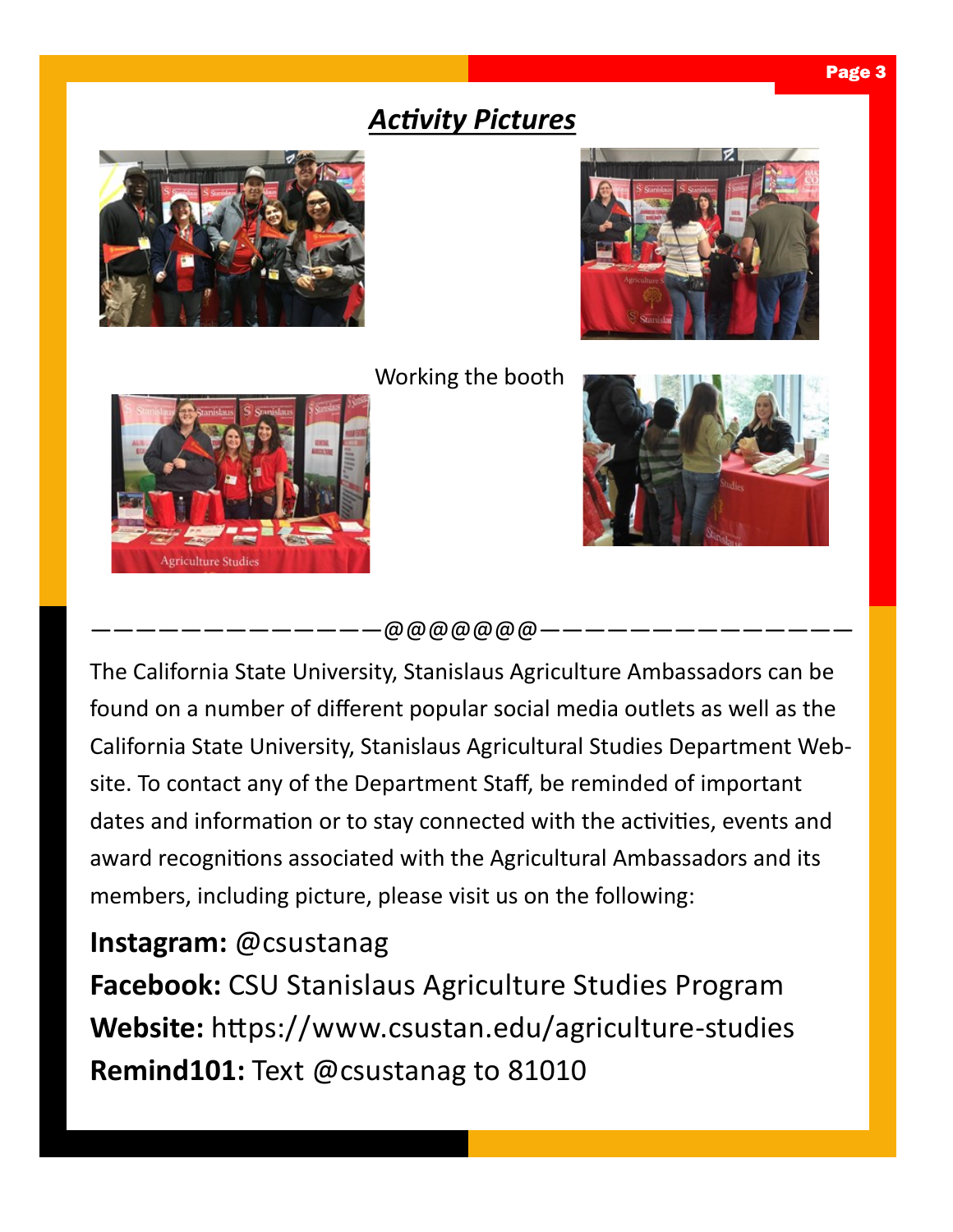#### **Point of Award System (PAS)**

The top thirty individuals on the Point Award System will receive their awards at the Annual Awards Reception in May, and will be eligible to participate in the achievement trip to the end of the year trip. Points are awarded for participation in various activities in accordance to the following system:

#### **Meetings/Conferences**

Attending each chapter meeting 25 Representing organization at Stan Events (i.e. club fairs) 15/hour Representing organization at conferences 25/day

#### **Fundraising**

Organization approved community events (i.e. StanFresh, Plant Sale, etc.) 5/hour Articles written Ag Bulletin (\*must be approved) 20 Sponsors/Donations 1/per \$ raised

#### **Scholarship (January, After First Semester Only)**

4.0 or higher\* 25 3.5-3.99\* 20 3.0-3.49\* 15 2.5-2.99\* 10

#### **Miscellaneous**

Wear Ag Department Gear on event day 5/day After school help/fundraisers/chapter service/etc. 5/hour Purchase Ag Ambassadors T-shirt 15 **(1 time only)** Purchase Ag Ambassadors Sweatshirt 20 **(1 time only)** Purchase Ag Ambassadors Membership Card 10 **(1 time only)** Sign Up for Remind101 10 **(1 time only)**